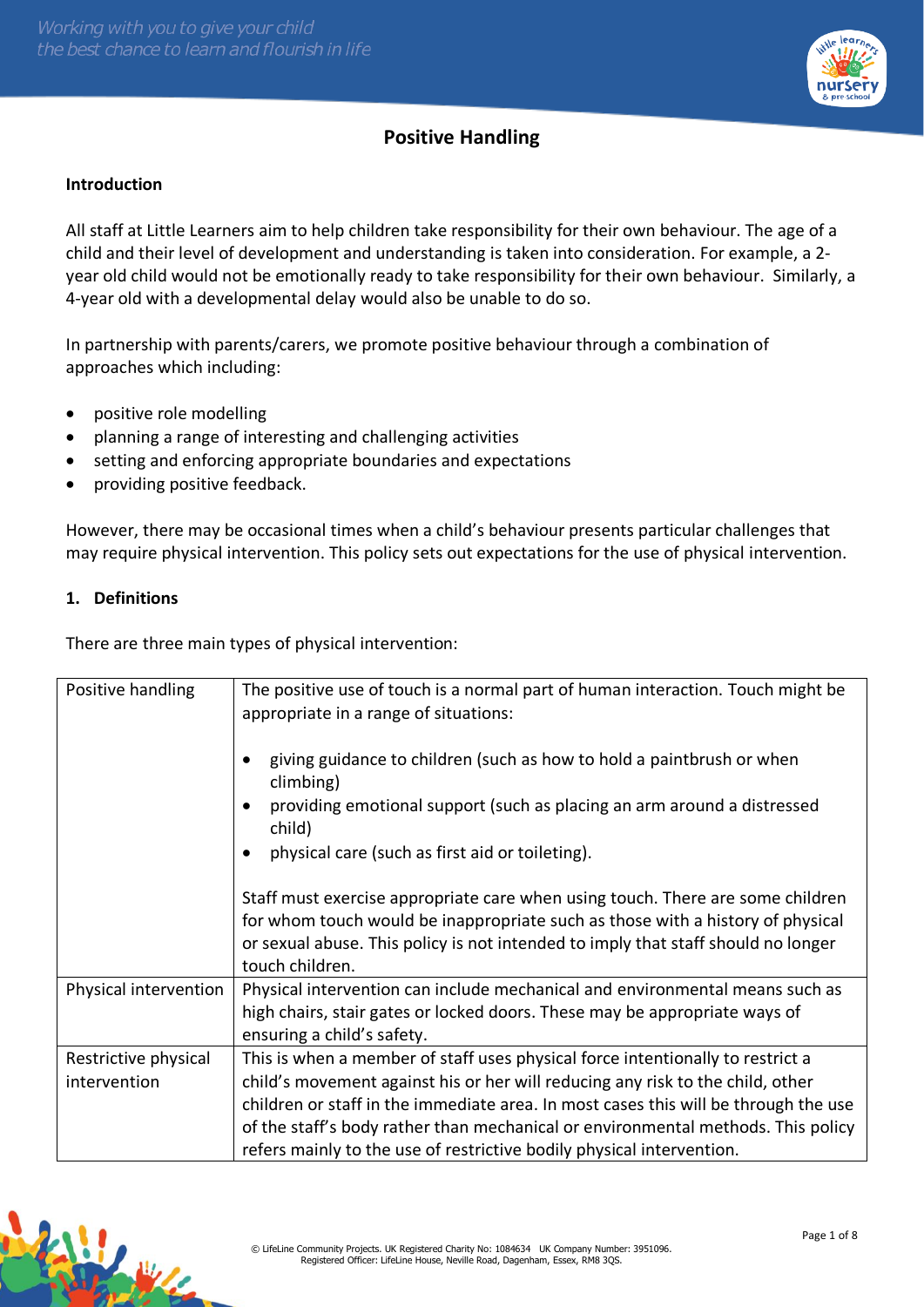

# **2. Principles for the use of restrictive physical intervention**

Our principles that underpin the use of restrictive physical intervention are:

a) Restrictive physical intervention is only used in the context of positive behaviour management approaches.

We only use restrictive physical intervention in extreme circumstances. It is not be the preferred way of managing children's behaviour. We recognise that physical intervention should only be used in the context of a well-established and well-implemented positive framework. Please refer to our Achieving Positive Behaviour policy to details of how we promote positive behaviour.

We aim to do all we can in order to avoid using restrictive physical intervention. However there may be rare situations of such extreme danger that create an immediate need for the use of restrictive physical intervention. Restrictive physical intervention in these circumstances can be used with other strategies such as saying "stop".

- b) Duty of care: All staff have a duty of care towards the children in our nurseries. When children are in danger of hurting themselves, others or of causing significant damage to property, staff have a responsibility to intervene. In most cases this involves an attempt to divert the child to another activity or a simple instruction to "stop!" However, if it is judged as necessary, staff may use restrictive physical intervention.
- c) Reasonable minimal force: When physical intervention is used, it is used within the principle of reasonable minimal force. Staff should use as little restrictive force as necessary in order to maintain safety. Staff should use this for as short a period as possible.

## **3. Who can use restrictive physical intervention?**

We always try to ensure a member of staff who knows the child well e.g. key person, is involved in a restrictive physical intervention. This person is most likely to be able to use other methods to support the child and keep them safe without using physical intervention. In an emergency, anyone can use restrictive physical intervention as long as it is consistent within this policy.

Where individual children's behaviour means that they are likely to require restrictive physical intervention, staff should identify members of staff who are most appropriate to be involved. Staff and children's physical and emotional health is considered when behaviour plans are made and all plans are shared with the child's parent/carer.

## **1. When can restrictive physical intervention be used?**

The use of restrictive physical intervention can be justified when:

- someone is injuring themselves or others
- someone is damaging property
- there is suspicion that although injury or damage has not yet happened, it is at immediate risk of occurring.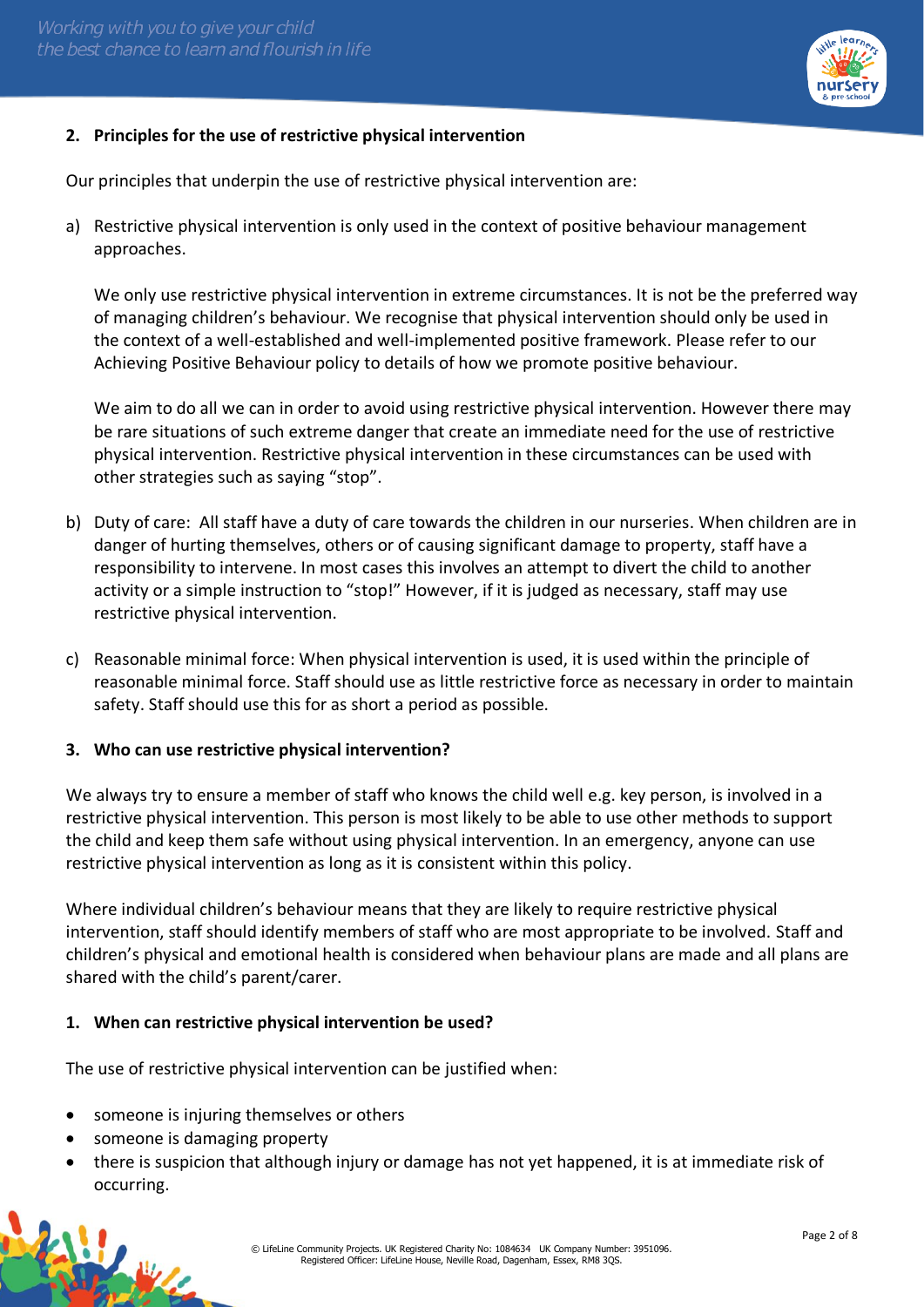

Our duty of care means that staff might have to use restrictive physical intervention if a child is trying to leave the site and it is judged that the child would be at risk. Staff should also use other protective measures, such as securing the site and ensuring appropriate staffing levels are provided. This duty of care also extends also applies when staff take children off site e.g. on trips.

There may be times when restrictive physical intervention is justified but the situation might be made worse if restrictive physical intervention is used. If staff judge that restrictive physical intervention would make the situation worse, staff would not use it, but would do something else (like issue an instruction to stop, seek help, or make the area safe) consistent with their duty of care.

The aim in using restrictive physical intervention is to restore safety, both for the child and those around him or her. Restrictive physical intervention must never be used out of anger, as a punishment or as an alternative to measures which are less intrusive and which staff judge would be effective.

# **2. What type of restrictive physical intervention can and cannot be used?**

Any use of physical intervention should be consistent with the principle of reasonable minimal force. Where it is judged that restrictive physical intervention is necessary, staff should:

- aim for side-by-side contact with the child. Staff should avoid positioning themselves in front (to reduce the risk of being kicked) or behind (to reduce the risk of allegations of sexual misconduct)
- aim for no gap between their and the child's body, where they are side by side. This minimises the risk of impact and damage
- aim to keep their back as straight as possible
- beware in particular of head positioning, to avoid head butts from the child
- hold children by "long" bones, i.e. avoid grasping at joints where pain and damage are most likely
- ensure that there is no restriction to the child's ability to breathe. In particular, this means avoiding holding a child around the chest cavity or stomach.
- avoid lifting mobile children where possible.

(See Appendix 1: Summary guidance for staff on the use of physical intervention.)

# **3. Planning**

松山

In an emergency staff will do their best within their duty of care and use reasonable minimal force. After an emergency the situation is reviewed and plans for an appropriate future response are made. This will be based on a risk assessment which considers:

- the risks presented by the child's behaviour
- the potential targets of such risks
- preventative and responsive strategies to manage these risks.

A risk assessment is used to help write an individual behaviour plan that is developed to support a child. If a behaviour plan includes restrictive physical intervention it will be just one part of a whole approach to supporting a child's behaviour. The behaviour plan will outline:

• an understanding of what the child is trying to achieve or communicate through their behaviour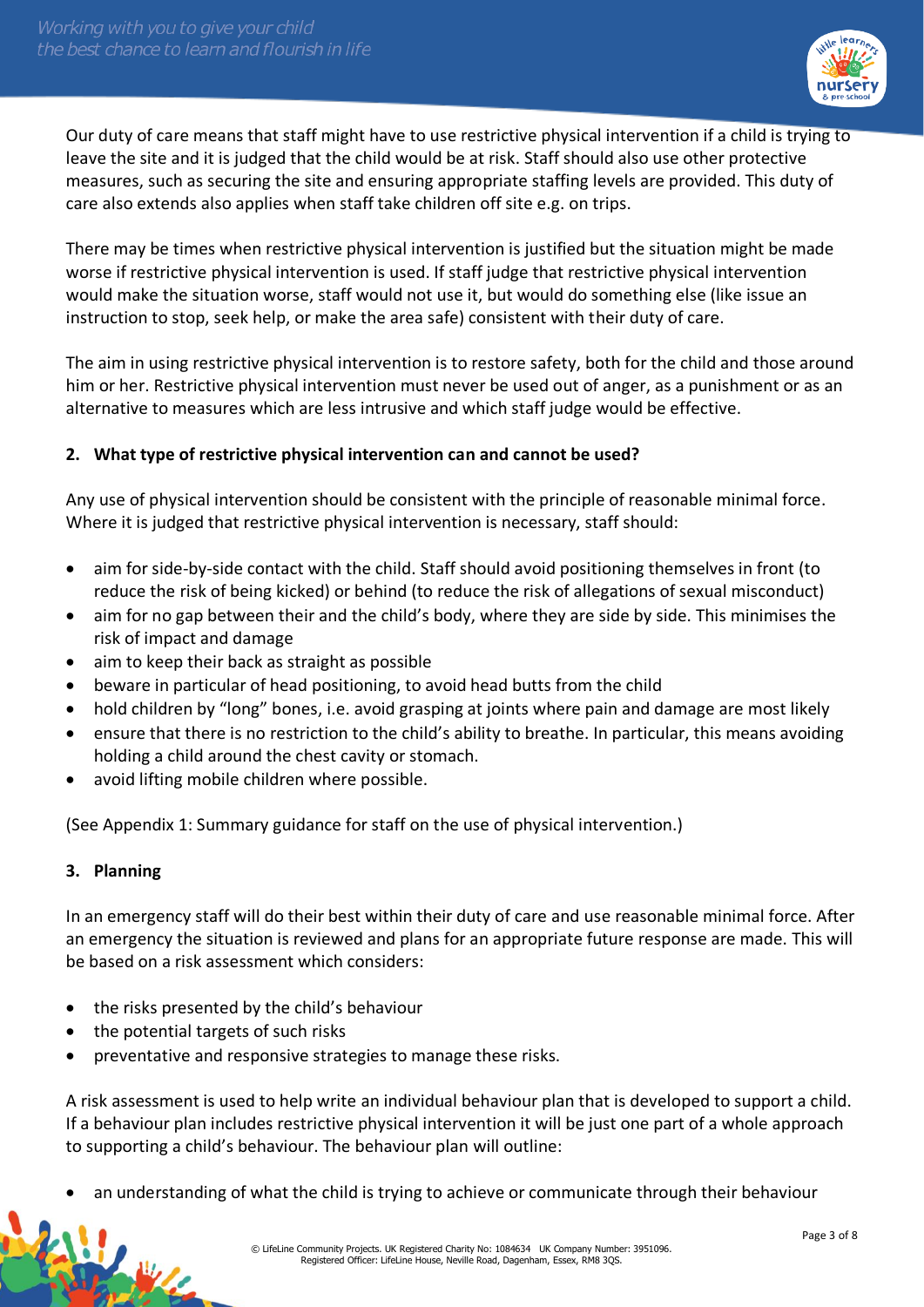

- how the environment can be adapted to better meet the child's needs
- how the child can be encouraged to use new, more appropriate behaviours
- how staff respond when the child's behaviour is challenging (responsive strategies).

Staff must pay particular attention to responsive strategies. There is a range of approaches such as humour, distraction, relocation, and offering choices which are direct alternatives to using restrictive physical intervention.

We will draw from as many different viewpoints as possible when it is known that an individual child's behaviour is likely to require some form of restrictive physical intervention. In particular, the child's parents/carers will be involved with staff from the setting who work with the child and any visiting support staff (such as Specialist Early Years Service, Educational Psychologists, Speech and Language Therapists and the Social Care team). The outcome from these planning meetings will be recorded and a signature will be sought from the parent/carer to confirm their knowledge of the planned approach. These plans will be reviewed at least once every four to six months, or more frequently if there are major changes to the child's circumstances.

# **4. Recording and reporting**

Use of any restrictive physical intervention is recorded. The records will show who was involved (child and staff, including observers), the reason physical intervention was considered appropriate, how the child was held, when it happened (date and time) and for how long, any subsequent injury or distress and what was done in relation to this. Incidents are recorded as soon as possible and within 24 hours of the incident. According to the nature of the incident, the incident should be noted in other records, such as the accident book or child tracking sheets.

Use of physical intervention must be recorded as an incident on SharePoint. The following information must be recorded:

- Person in charge/ responsible person of place where incident occurred:
- Where the incident occurred
- Date
- Time
- Person/s involved and status/job role (e.g. staff; child; anyone else):
- Witness/status
- Description of incident
- Where there any injuries yes/no if yes please state
- Health and safety issues yes/no if yes please state
- Safeguarding issues yes/no if yes please state

After using restrictive physical intervention, we will inform the parents/carers by phone if we judge it is appropriate to do so (or by letter home with the child if this is not possible). Parents/carers will always be given a copy of the record form.

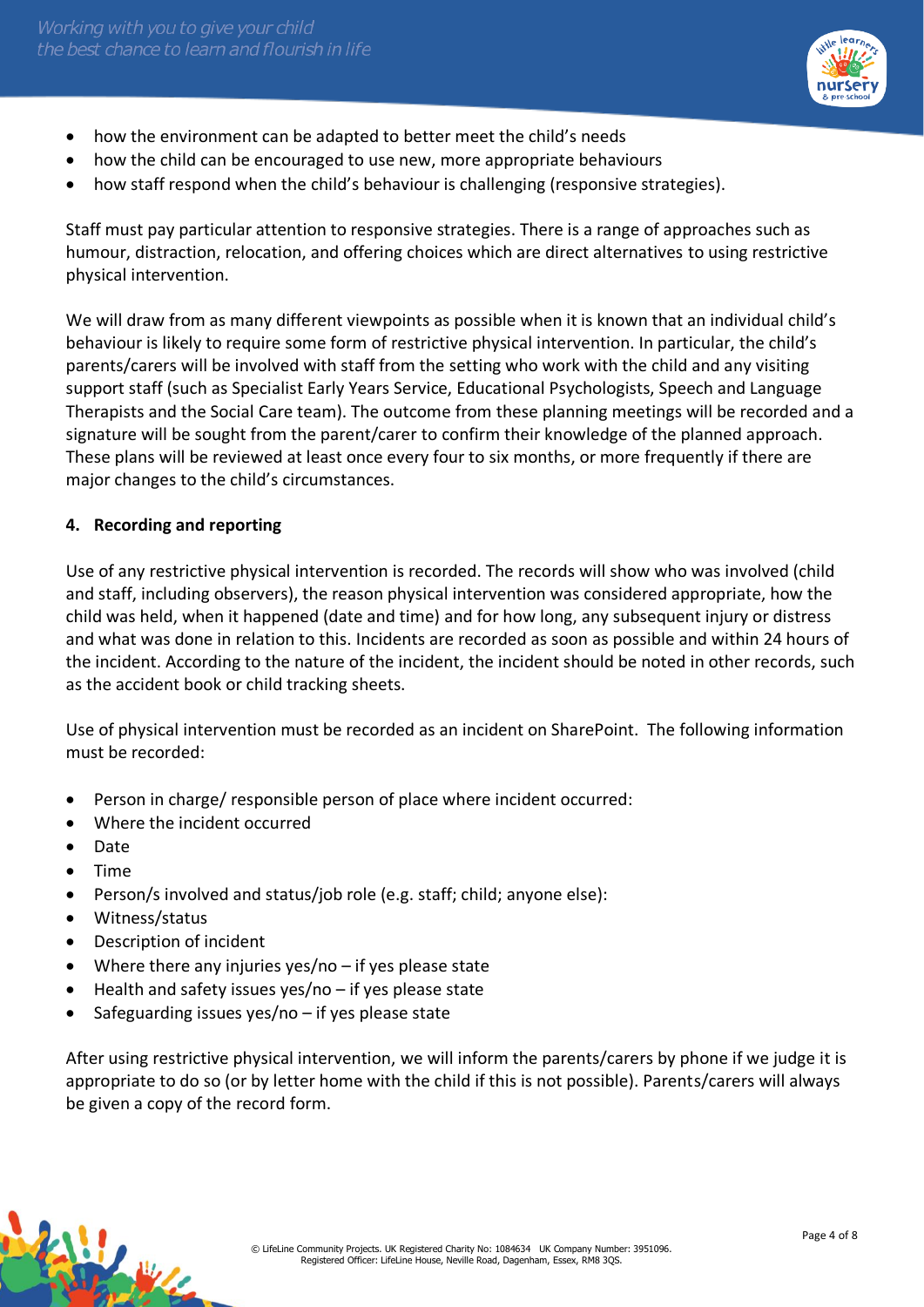

# **5. Supporting and reviewing**

It is distressing to be involved in a restrictive physical intervention, whether as the person doing the holding, the child being held or someone observing or hearing about what has happened.

After a restrictive physical intervention, support is given to the child so that they can understand why they were held. A record is kept about how the child felt about this where this is possible. Staff will help the child to record their views. Where appropriate, staff may have the same sort of conversations with other children who observed what happened (dependent upon their age and level of understanding). In all cases, staff should wait until the child has calmed down enough to be able to talk productively and understand this conversation. If necessary, an independent member of staff will check for injury and provide appropriate first aid.

Support will given to staff who were involved, either actively or as observers. Staff will be given the chance to talk through what has happened with the most appropriate person from the staff team.

The key aim of after-incident support is to repair any potential strain to the relationship between the child and the member of staff that restrained him or her. Staff will review the individual behaviour plan so that the risk of needing to use restrictive physical intervention again is reduced.

## **6. Monitoring**

The Nursery Manager is responsible for monitoring restrictive physical interventions. This policy will be reviewed at least annually and more often if needed. Monitoring will help identify trends and therefore help develop our ability to meet the needs of children without using restrictive physical intervention.

## **7. Complaints**

The use of physical intervention can lead to allegations of inappropriate or excessive use.

We will deal with concerns from children, parents/carers, staff or visitors about the use of physical intervention through our complaints policy (see separate policy).

This policy meets the requirements of the Statutory EYFS Framework: 3:52 and 3:53.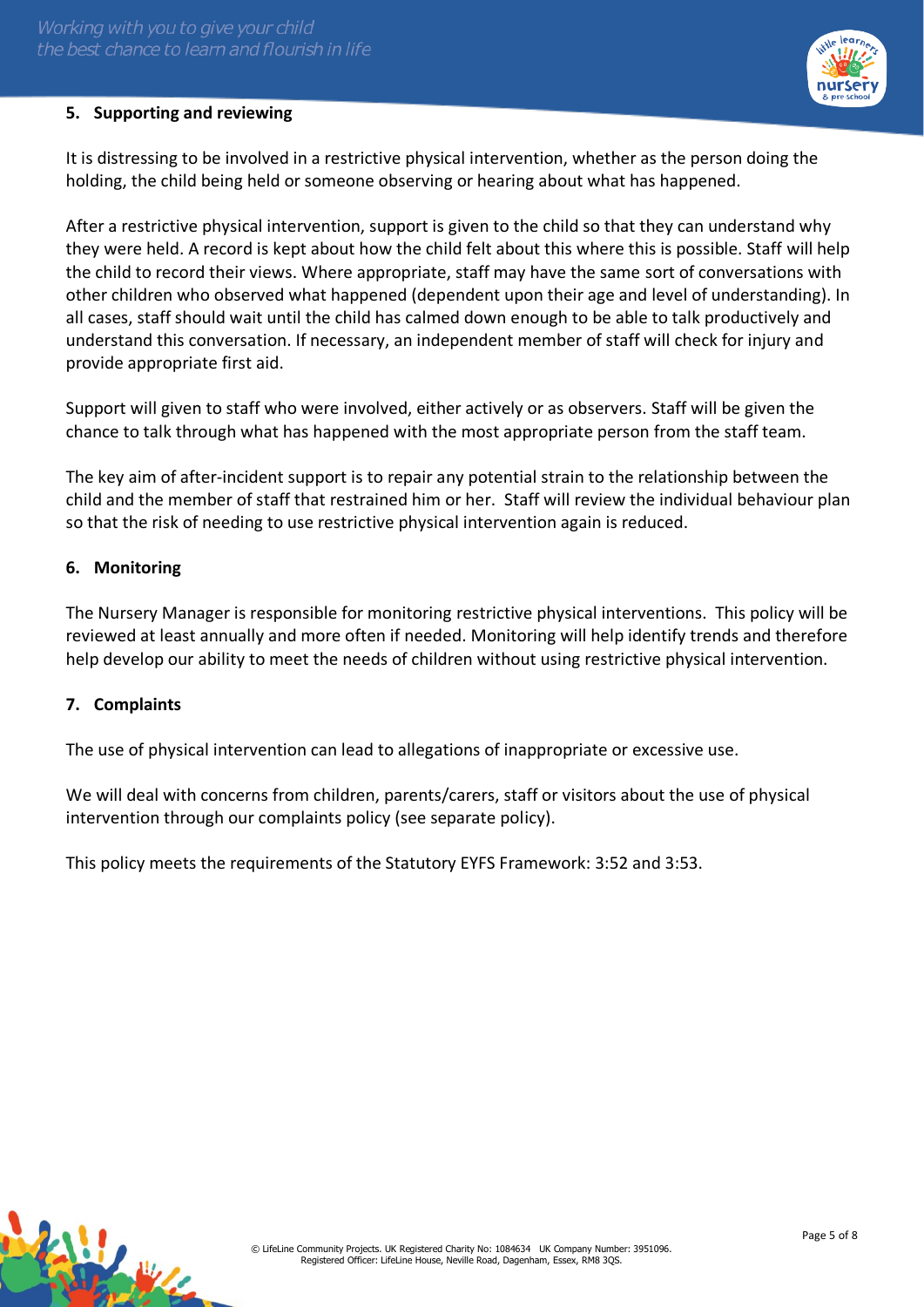# **Appendix One**



# **Summary guidance for staff on the use of physical intervention**

### **1. Introduction**

This guidance for staff is a summary of our detailed policy on the use of physical intervention. Where staff are in any doubt about the use of physical intervention, they should refer to the full policy and/or the Nursery Manager.

This summary guidance refers to the use of restrictive physical intervention (restraint) which we define as "when a member of staff uses force intentionally to restrict a child's movement against his or her will".

Staff should not feel inhibited from providing physical intervention under other circumstances, such as providing physical support or emotional comfort where such support is professionally appropriate. The use of such support must be consistent with good child protection practice.

#### **2. Who can restrain? Under what circumstances can restraint be used?**

Everyone has the right to use reasonable force to prevent actual or potential injury to people or damage to property. Injury to people can include situations where a child's behaviour is putting him or herself at risk.

In all situations, staff should always aim to use a less intrusive technique (such as issuing direct instructions, clearing the space of danger or seeking additional support) unless they judge that using such a technique is likely to make the situation worse.

Restraint should never be used as a substitute for good behaviour management, nor should it be used in an angry, frustrated, threatening or punishing manner.

Although all staff have a duty of care to take appropriate steps in a dangerous situation, this does not mean that they have to use restraint if they judge that their attempts to do so are likely to escalate the situation. They may instead issue a direction to stop, call for additional assistance or take appropriate action to make the environment as safe as possible (e.g. by clearing the room of children).

Where it is anticipated that an individual child's behaviour makes it likely that they may be restrained, a risk assessment and intervention plan should be developed and implemented.

## **3. What type of restraint can be used?**

Any use of restrictive physical intervention should be consistent with the principle of reasonable force. This means it needs to be in proportion to the risks of the situation, and that as little force is used as possible, for as short a period of time, in order to restore safety. Staff should:

#### **4. Before physical contact:**

Use all reasonable efforts to avoid the use of physical intervention to manage children's behaviour. This includes issuing verbal instructions and a warning of an intention to intervene physically.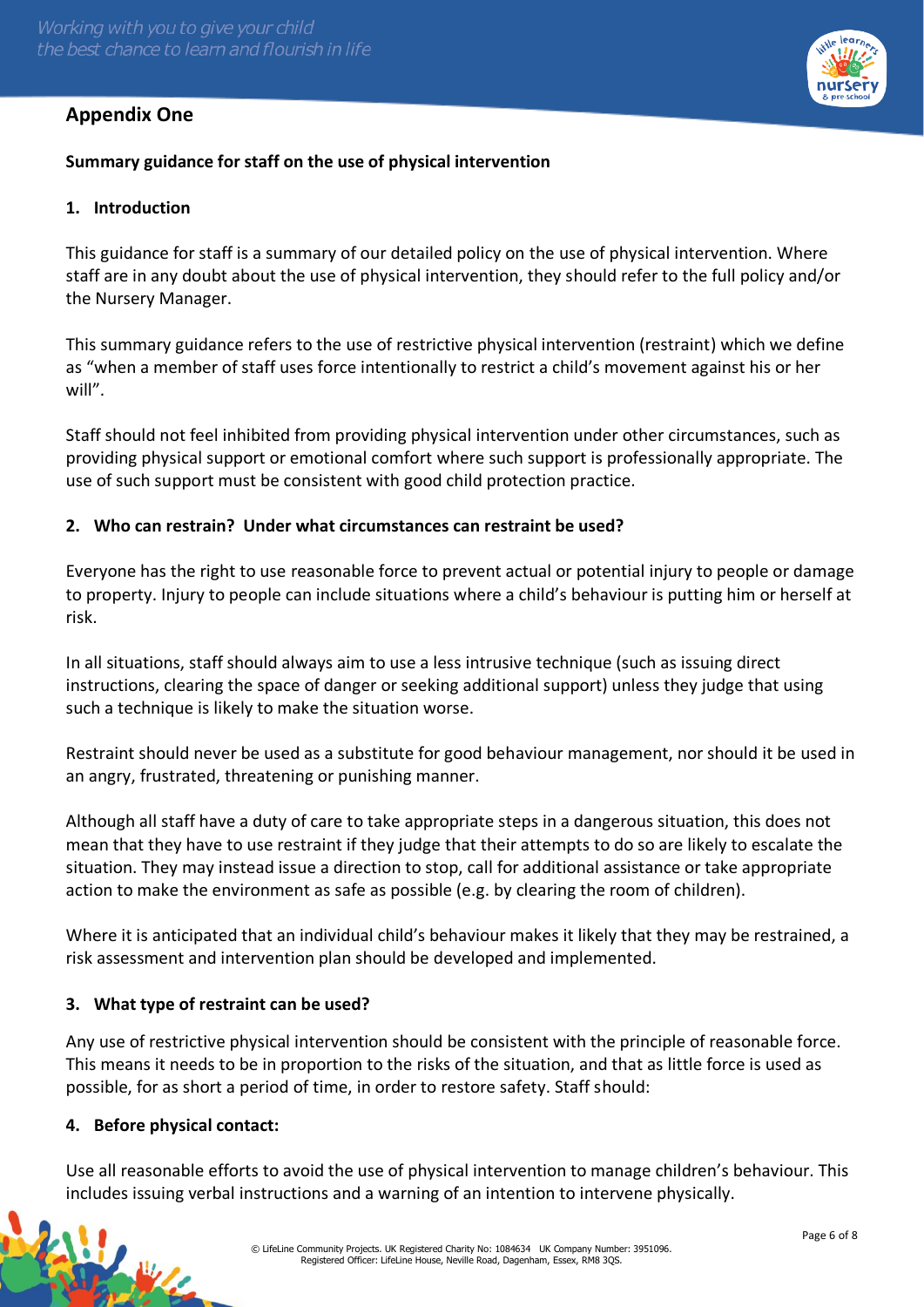

Try to summon additional support before intervening. Such support may simply be present as an observer, or may be ready to give additional physical support as necessary.

Be aware of personal space and the way that physical risks increase when a member of staff enters the personal space of a distressed or angry child. (Staff should also note that any uninvited interference with a child's property might be interpreted by them as an invasion of their personal space.) Staff should either stay well away, or close the gap between themselves and the child very rapidly, without leaving a "buffer zone" in which they can get punched or kicked.

Avoid using a "frontal", "squaring up" approach, which exposes the sensitive parts of the body, and which may be perceived as threatening. Instead, staff should adopt a sideways stance, with their feet in a wide, stable base. This keeps the head in a safer position, as well as turning the sensitive parts of the body away from punches or kicks. Hands should be kept visible, using open palms to communicate lack of threat.

## **5. Where physical contact is necessary:**

- a) Aim for side-by-side contact with the child. Staff should avoid positioning themselves in front of the child (to reduce the risk of being kicked) and should also avoid adopting a position from behind that might lead to allegations of sexual misconduct. In the side-by-side position, staff should aim to have no gap between their and child's body. This minimises the risk of impact and damage.
- b) Staff should aim to keep their back as straight and aligned (untwisted) as possible. We acknowledge that this is difficult, given that the children we work with are frequently smaller than us.
- c) Beware in particular of head positioning, to avoid clashes of heads with the child.
- d) Hold children by "long" bones, i.e. avoid grasping at joints where pain and damage are most likely. For example, staff should aim to hold on the forearm or upper arm rather than the hand, elbow or shoulder. Ensure that there is no restriction to the child's ability to breathe. In particular, this means avoiding holding a child around the chest cavity or stomach.
- e) Avoid lifting children.
- f) Keep talking to the child (for example, "When you stop kicking me, I will release my hold") unless it is judged that continuing communications is likely to make the situation worse.
- g) Don't expect the child to apologise or show remorse as many young children do not understand the difference between accidental and deliberate hurt.
- h) Use as little restrictive force as is necessary in order to maintain safety and for as short a period of time as possible.
- i) In very extreme circumstances two members of staff might be necessary to ensure safety.